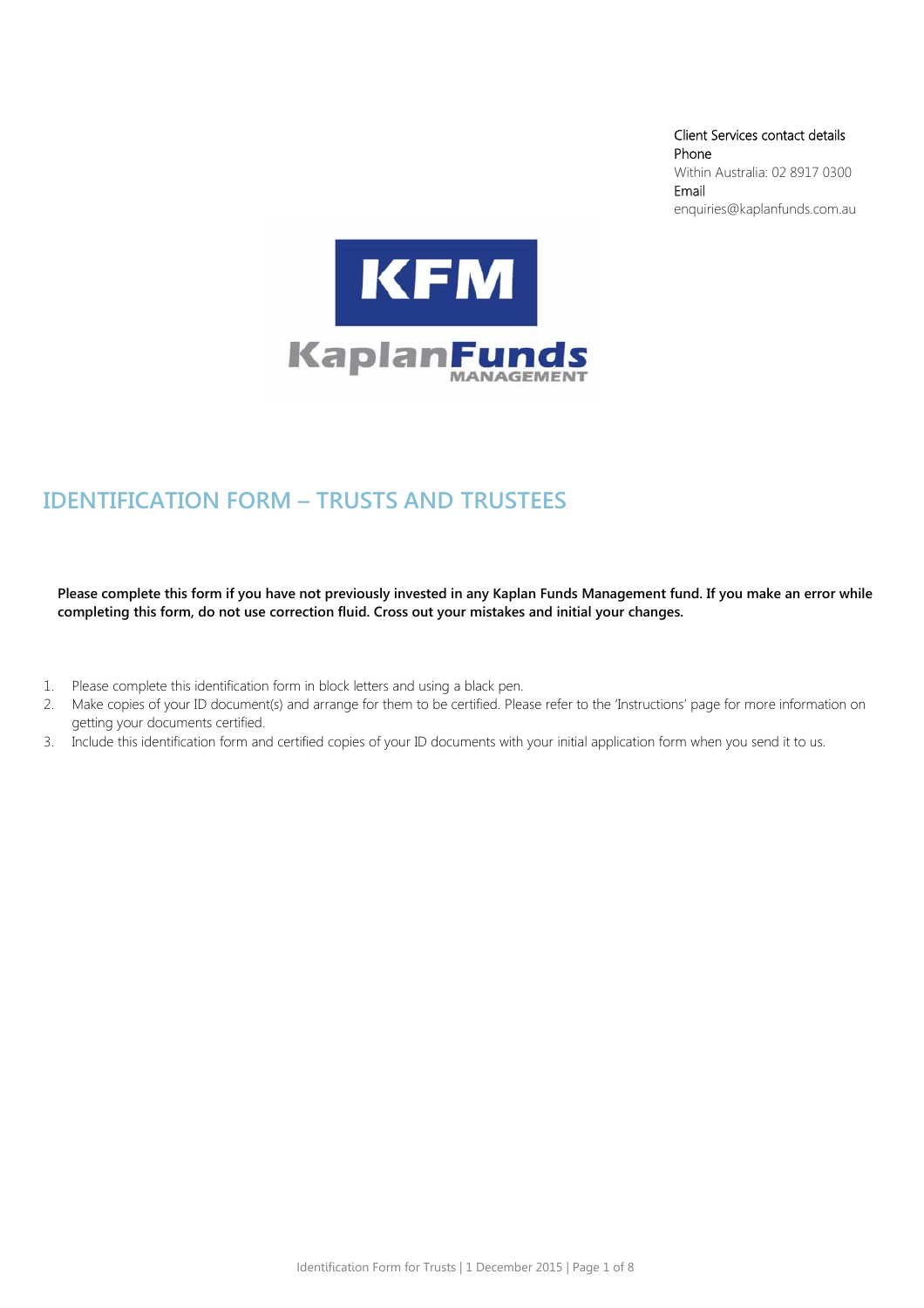# 1. TRUST DETAILS

| 1. TRUST DETAILS                                                                                                    | 2.2 Non-regulated trusts                                                                                                                |                                                                                                                                               |  |
|---------------------------------------------------------------------------------------------------------------------|-----------------------------------------------------------------------------------------------------------------------------------------|-----------------------------------------------------------------------------------------------------------------------------------------------|--|
| Full name of trust                                                                                                  | Including family discretionary trusts, family and other unit trusts,<br>deceased estates and charitable trusts (but not including self- |                                                                                                                                               |  |
| Business name (if any)                                                                                              | managed super funds)                                                                                                                    |                                                                                                                                               |  |
|                                                                                                                     | Is the trust a non-regulated trust?                                                                                                     |                                                                                                                                               |  |
| Country in which the trust was established                                                                          | Yes<br>No                                                                                                                               |                                                                                                                                               |  |
|                                                                                                                     | If yes, please specify the type of trust                                                                                                |                                                                                                                                               |  |
| Please indicate the source of funds being invested:                                                                 |                                                                                                                                         |                                                                                                                                               |  |
| savings,                                                                                                            |                                                                                                                                         | Please provide full name, address and date of birth of all beneficial                                                                         |  |
| investment,                                                                                                         |                                                                                                                                         | owners who are individuals who own 25% or more of the trust income<br>or assets or who control (whether directly or indirectly) the trust and |  |
| superannuation contributions,                                                                                       |                                                                                                                                         | either the date of birth or full residential address of each beneficial                                                                       |  |
| commission,                                                                                                         | owner:                                                                                                                                  |                                                                                                                                               |  |
| donation/gift,                                                                                                      | <b>HELP</b>                                                                                                                             |                                                                                                                                               |  |
| inheritance,                                                                                                        |                                                                                                                                         | <b>Control:</b> includes control as a result of, or by means of, trusts,<br>agreements, arrangements, understandings and practices, whether   |  |
| normal course of business,                                                                                          |                                                                                                                                         | or not having legal or equitable force and whether or not based on                                                                            |  |
| asset sale, OR                                                                                                      |                                                                                                                                         | legal or equitable rights, and includes exercising control through the<br>capacity to determine decisions about financial and operating       |  |
|                                                                                                                     | policies.                                                                                                                               |                                                                                                                                               |  |
| other - write the source of funds below:                                                                            | Beneficial owner 1                                                                                                                      |                                                                                                                                               |  |
|                                                                                                                     | Title<br>Full given names                                                                                                               |                                                                                                                                               |  |
| 2. TYPE OF TRUST                                                                                                    |                                                                                                                                         |                                                                                                                                               |  |
| 2.1 Regulated trusts                                                                                                | Surname/Company name                                                                                                                    |                                                                                                                                               |  |
| This includes complying super funds and SMSFs                                                                       |                                                                                                                                         |                                                                                                                                               |  |
| Super fund - or another type of trust registered and regulated by an<br>Australian Commonwealth statutory regulator | Date of birth (DD/MM/YYYY)                                                                                                              |                                                                                                                                               |  |
| <b>No</b><br>Yes                                                                                                    | Usual occupation/nature of business                                                                                                     |                                                                                                                                               |  |
| If yes, please tell us:                                                                                             |                                                                                                                                         |                                                                                                                                               |  |
| The trust's ABN                                                                                                     | Residential address/Registered office address.                                                                                          |                                                                                                                                               |  |
|                                                                                                                     | A PO Box/RMB/Locked Bag is not acceptable.                                                                                              |                                                                                                                                               |  |
| The regulator if not APRA or the ATO                                                                                | Property name/building name (if applicable)                                                                                             |                                                                                                                                               |  |
| Any licence number                                                                                                  | Unit                                                                                                                                    | Street number                                                                                                                                 |  |
| Registered managed investment scheme                                                                                | Street name                                                                                                                             |                                                                                                                                               |  |
| No<br>Yes                                                                                                           |                                                                                                                                         |                                                                                                                                               |  |
|                                                                                                                     | Suburb                                                                                                                                  | State                                                                                                                                         |  |
| If yes, please tell us the ARSN                                                                                     |                                                                                                                                         |                                                                                                                                               |  |
| Government superannuation fund                                                                                      | Post code<br>Country                                                                                                                    |                                                                                                                                               |  |
| Yes<br><b>No</b>                                                                                                    |                                                                                                                                         |                                                                                                                                               |  |
|                                                                                                                     | Beneficial owner 2                                                                                                                      |                                                                                                                                               |  |
| If yes, please tell us the name of the Act that regulates the trust                                                 | Title<br>Full given names                                                                                                               |                                                                                                                                               |  |
| If you answered yes to any of these questions, please provide a                                                     |                                                                                                                                         |                                                                                                                                               |  |
| certified copy of one of the following:                                                                             | Surname/Company name                                                                                                                    |                                                                                                                                               |  |
| super funds                                                                                                         |                                                                                                                                         |                                                                                                                                               |  |
| go to www.abn.business.gov.au, select the "Super Fund Lookup"                                                       | Date of birth (DD/MM/YYYY)                                                                                                              |                                                                                                                                               |  |
| option and print out the results for your super fund OR                                                             |                                                                                                                                         |                                                                                                                                               |  |
| registered managed investment schemes<br>an ASIC search of the scheme OR                                            | Usual occupation/nature of business                                                                                                     |                                                                                                                                               |  |
| Government superannuation funds                                                                                     |                                                                                                                                         |                                                                                                                                               |  |
| an extract of the establishing legislation.                                                                         |                                                                                                                                         |                                                                                                                                               |  |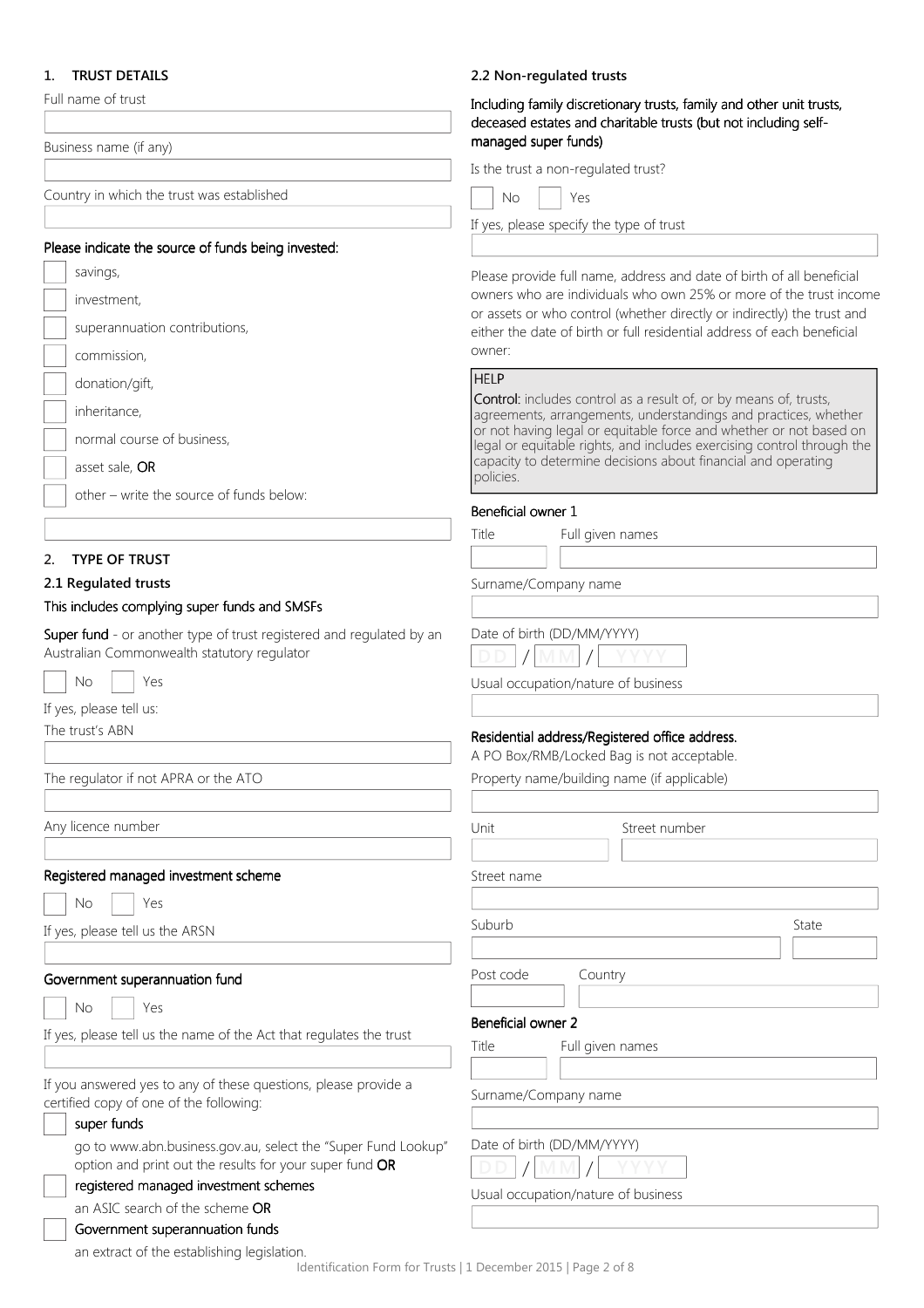## Residential address/Registered office address. Residential address/Registered office address.

| Residential address/Registered office address. |       | Suburb State               |                                                                                                                                   |  |
|------------------------------------------------|-------|----------------------------|-----------------------------------------------------------------------------------------------------------------------------------|--|
| A PO Box/RMB/Locked Bag is not acceptable.     |       |                            |                                                                                                                                   |  |
| Property name/building name (if applicable)    |       | Post code                  | Country                                                                                                                           |  |
|                                                |       |                            |                                                                                                                                   |  |
| Street number<br>Unit                          |       |                            | Verification procedure - beneficial owners                                                                                        |  |
|                                                |       |                            | Please provide a certified copy of one document from Group 1 or if                                                                |  |
| Street name                                    |       |                            | you can't, a certified copy of one document from Group 2, AND one                                                                 |  |
|                                                |       |                            | document from Group 3 for each individual applicant.                                                                              |  |
| Suburb                                         | State | Group 1                    |                                                                                                                                   |  |
|                                                |       |                            | Provide a certified copy of one of these:                                                                                         |  |
| Post code<br>Country                           |       |                            | valid Australian driver's licence                                                                                                 |  |
|                                                |       |                            | please copy the front and back. If your licence does not show                                                                     |  |
| Beneficial owner 3                             |       |                            | your current residential address, please attach an additional<br>document such as a utility bill showing your current address. OR |  |
| Full given names<br>Title                      |       | Australian passport        |                                                                                                                                   |  |
|                                                |       |                            | a passport that has expired within the preceding two years is                                                                     |  |
| Surname/Company name                           |       |                            | acceptable, and please copy the pages that identify you OR                                                                        |  |
|                                                |       | foreign passport           |                                                                                                                                   |  |
|                                                |       |                            | showing your signature and photo, and please copy the pages                                                                       |  |
| Date of birth (DD/MM/YYYY)                     |       | that identify you OR       |                                                                                                                                   |  |
|                                                |       |                            | Australian State or Territory Government issued ID card                                                                           |  |
| Usual occupation/nature of business            |       |                            | showing your date of birth, signature and photo OR                                                                                |  |
|                                                |       |                            | foreign Government issued ID card                                                                                                 |  |
| Residential address/Registered office address. |       |                            | showing your date of birth, signature and photo.                                                                                  |  |
| A PO Box/RMB/Locked Bag is not acceptable.     |       |                            | If you are unable to provide any of the documents from Group 1,                                                                   |  |
| Property name/building name (if applicable)    |       |                            | please provide a certified copy of one document from Group 2, AND                                                                 |  |
|                                                |       | one document from Group 3: |                                                                                                                                   |  |
| Street number<br>Unit                          |       | Group 2                    |                                                                                                                                   |  |
|                                                |       |                            |                                                                                                                                   |  |
| Street name                                    |       |                            | Australian or foreign government issued birth certificate OR                                                                      |  |
|                                                |       |                            | Australian or foreign government issued citizenship certificate                                                                   |  |
| Suburb                                         | State | <b>OR</b>                  |                                                                                                                                   |  |
|                                                |       |                            | Centrelink pension or health card                                                                                                 |  |
| Post code<br>Country                           |       |                            | please copy the front and back.                                                                                                   |  |
|                                                |       | Group 3                    |                                                                                                                                   |  |
| Beneficial owner 4                             |       |                            | a Government issued notice                                                                                                        |  |
| Title<br>Full given names                      |       |                            | one that shows your name and residential address, not more                                                                        |  |
|                                                |       |                            | than 12 months old OR                                                                                                             |  |
|                                                |       |                            | a rates or utilities notice                                                                                                       |  |
| Surname/Company name                           |       | than 3 months old OR       | one that shows your name and residential address, not more                                                                        |  |
| Date of birth (DD/MM/YYYY)                     |       | ATO notice                 |                                                                                                                                   |  |
|                                                |       |                            | one that shows any debt owing to the ATO, your name and                                                                           |  |
| Usual occupation/nature of business            |       |                            | residential address, not more than 12 months old.                                                                                 |  |
|                                                |       |                            | For each corporate beneficial owner please provide:                                                                               |  |
| Residential address/Registered office address. |       |                            | a completed Identification form - Australian & Foreign                                                                            |  |
| A PO Box/RMB/Locked Bag is not acceptable.     |       |                            | companies, plus any relevant identification.                                                                                      |  |
| Property name/building name (if applicable)    |       |                            | Please provide the name of all beneficiaries that are not beneficial                                                              |  |
|                                                |       | owners.                    |                                                                                                                                   |  |
| Street number<br>Unit                          |       |                            | If the trust deed describes the beneficiaries by reference to member                                                              |  |
|                                                |       |                            | of a class please provide details of the class to which the beneficiaries                                                         |  |
| Street name                                    |       |                            | belong e.g. family members, unit holders, un-named charities on a                                                                 |  |
|                                                |       |                            | separate sheet and attach to this form.                                                                                           |  |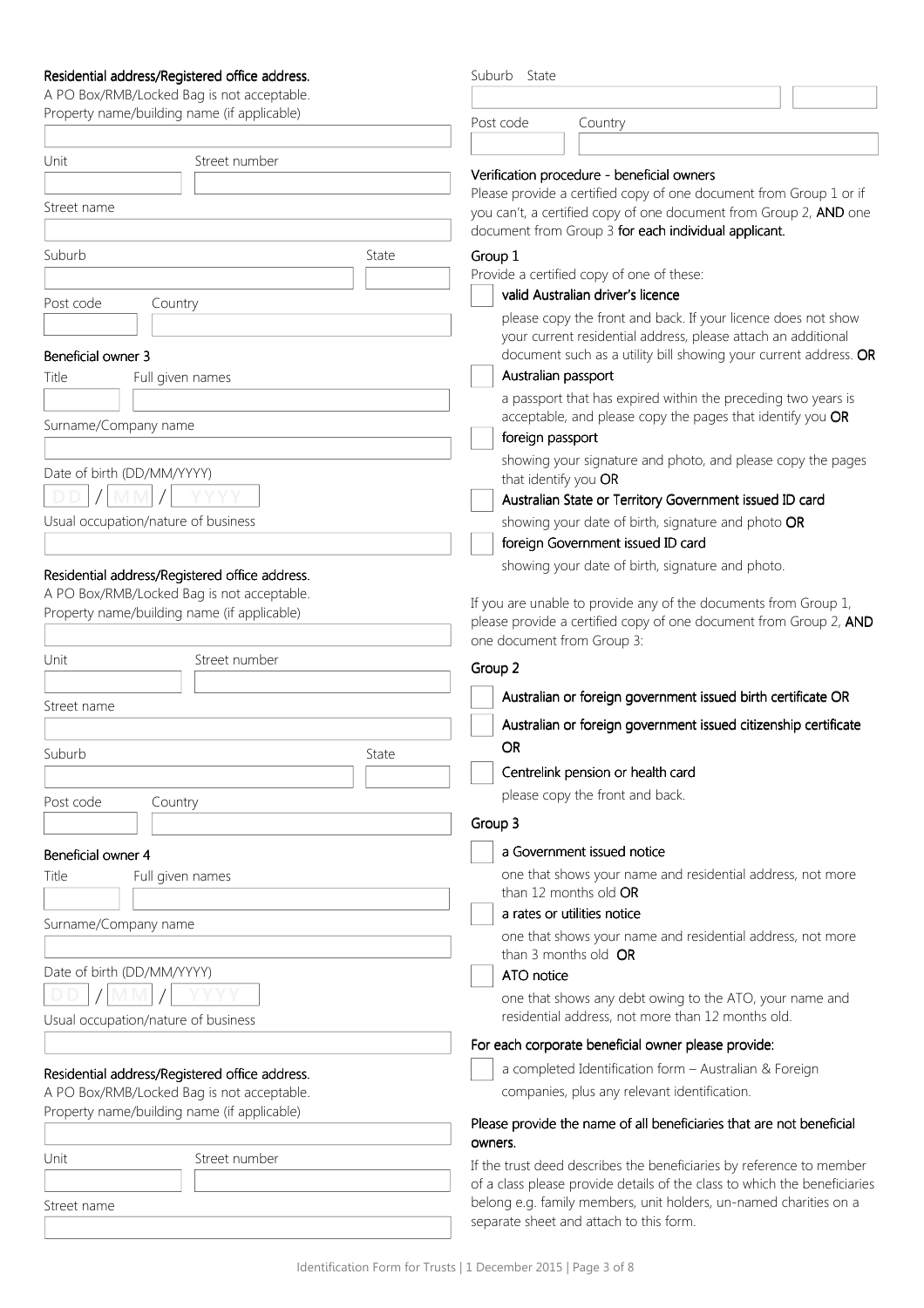| Beneficiary 1 |  |
|---------------|--|
|               |  |

| Beneficiary 1          |                                                                                                                             | Usual occupation                                                                                                                                                                                   |
|------------------------|-----------------------------------------------------------------------------------------------------------------------------|----------------------------------------------------------------------------------------------------------------------------------------------------------------------------------------------------|
| Title                  | Full given names                                                                                                            |                                                                                                                                                                                                    |
| Surname                |                                                                                                                             | Please provide, for one trustee only, a certified copy of one document<br>from Group 1 or if you can't, a certified copy of two documents from<br>Group 2.                                         |
| Beneficiary 2<br>Title | Full given names                                                                                                            | Please provide a certified copy of one document from Group 1 or if<br>you can't, a certified copy of one document from Group 2, AND one<br>document from Group 3 for each individual applicant.    |
| Surname                |                                                                                                                             | Group 1<br>Provide a certified copy of one of these:                                                                                                                                               |
|                        |                                                                                                                             | valid Australian driver's licence                                                                                                                                                                  |
| Beneficiary 3<br>Title | Full given names                                                                                                            | please copy the front and back. If your licence does not show<br>your current residential address, please attach an additional<br>document such as a utility bill showing your current address. OR |
| Surname                |                                                                                                                             | Australian passport                                                                                                                                                                                |
|                        |                                                                                                                             | a passport that has expired within the preceding two years is<br>acceptable, and please copy the pages that identify you OR                                                                        |
| Beneficiary 4          |                                                                                                                             | foreign passport                                                                                                                                                                                   |
| Title                  | Full given names                                                                                                            | showing your signature and photo, and please copy the pages<br>that identify you OR                                                                                                                |
| Surname                |                                                                                                                             | Australian State or Territory Government issued ID card                                                                                                                                            |
|                        |                                                                                                                             | showing your date of birth, signature and photo OR                                                                                                                                                 |
|                        | Please provide the name of the appointor of the trust, if applicable                                                        | foreign Government issued ID card                                                                                                                                                                  |
|                        |                                                                                                                             | showing your date of birth, signature and photo.                                                                                                                                                   |
| <b>HELP</b>            | Appointor: the appointor has the power to appoint or remove the<br>trustees of the trust. Not all trusts have an appointor. | If you are unable to provide any of the documents from Group 1,<br>please provide a certified copy of one document from Group 2, AND<br>one document from Group 3:                                 |
| Name of trust settlor  |                                                                                                                             | Group 2                                                                                                                                                                                            |
|                        |                                                                                                                             | Australian or foreign government issued birth certificate OR                                                                                                                                       |
| <b>HELP</b>            |                                                                                                                             | Australian or foreign government issued citizenship certificate                                                                                                                                    |
|                        | Settlor: this is the person that creates the trust. The settlor may be, for                                                 | <b>OR</b>                                                                                                                                                                                          |
|                        | example, your accountant or solicitor.                                                                                      | Centrelink pension or health card                                                                                                                                                                  |
|                        | Note: you do not need to provide the name of the trust settlor if they                                                      | please copy the front and back.                                                                                                                                                                    |
|                        | are deceased, or the material asset at the time the trust was<br>established was less than \$10,000.                        | Group 3                                                                                                                                                                                            |
|                        | If you are a non-regulated trust, please provide us with certified                                                          | a Government issued notice                                                                                                                                                                         |
| Trust deed             | copies of one of the following:                                                                                             | one that shows your name and residential address, not more<br>than 12 months old OR                                                                                                                |
|                        | or an extract of the trust deed showing the full name of the trust                                                          | a rates or utilities notice                                                                                                                                                                        |
|                        | and any named trust settlor<br>Other documentation                                                                          | one that shows your name and residential address, not more<br>than 3 months old OR                                                                                                                 |
|                        | confirming the full name of the trust and the name of the trust                                                             | ATO notice                                                                                                                                                                                         |
| settlor                |                                                                                                                             | one that shows any debt owing to the ATO, your name and<br>residential address, not more than 12 months old.                                                                                       |
| 3.                     | <b>TRUSTEE DETAILS</b>                                                                                                      |                                                                                                                                                                                                    |
|                        | 3.1 Verification procedure - individual trustee                                                                             |                                                                                                                                                                                                    |
| Title                  | Full given names                                                                                                            |                                                                                                                                                                                                    |
| Surname                |                                                                                                                             |                                                                                                                                                                                                    |

DD / MM / YYYY Date of birth (DD/MM/YYYY)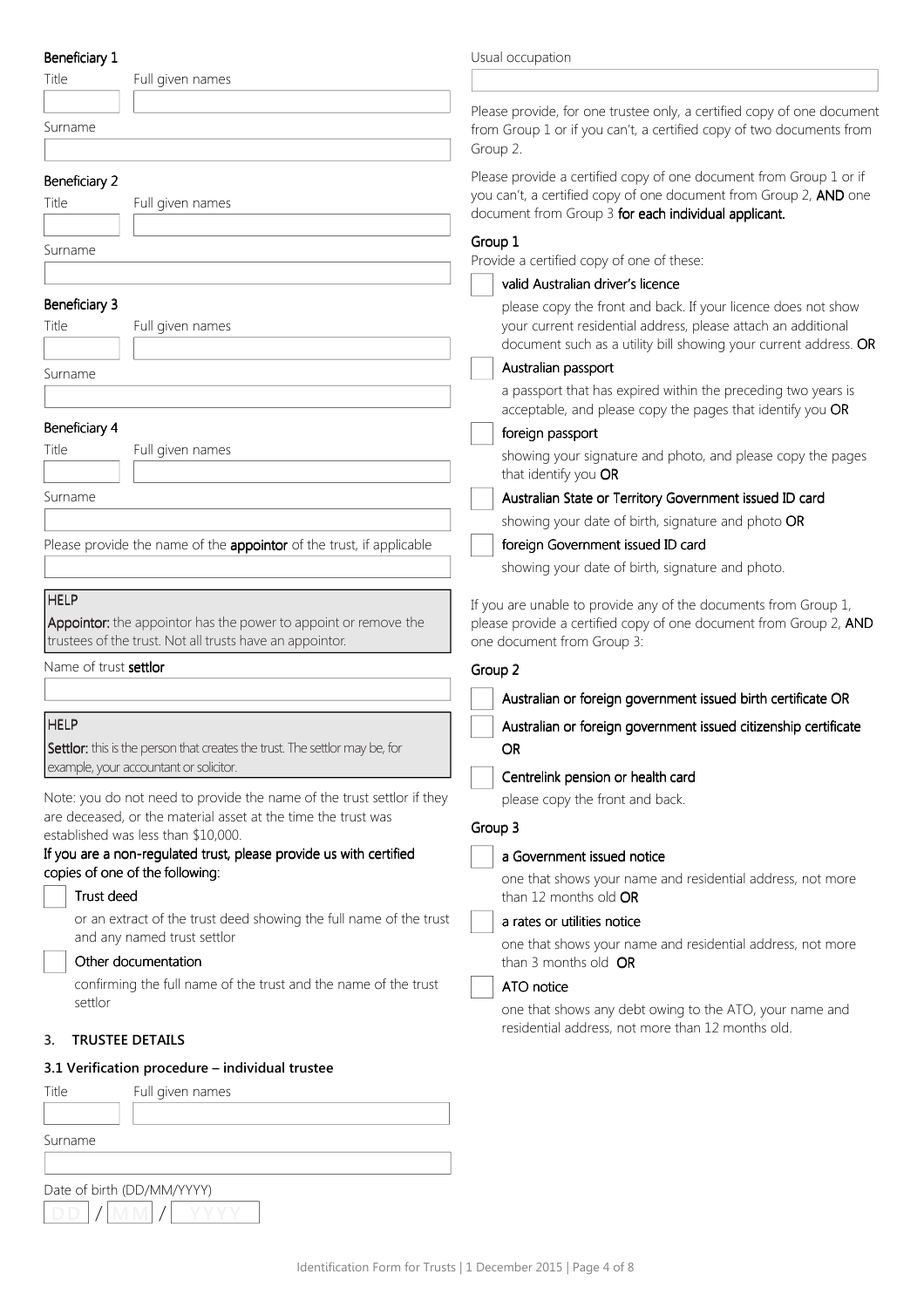# 3.2 Verification procedure – company trustees

#### 3.2.1. General information

| 3.2.1. General information<br>Full name of company trustee                                        | Please complete the section below for public companies (3.2.4 (a)) or<br>private companies (section 3.2.4 (b)) (as applicable).                                              |  |  |  |
|---------------------------------------------------------------------------------------------------|------------------------------------------------------------------------------------------------------------------------------------------------------------------------------|--|--|--|
|                                                                                                   | 3.2.4 (a) Public company                                                                                                                                                     |  |  |  |
| <b>ACN</b>                                                                                        | Are you a public company?                                                                                                                                                    |  |  |  |
|                                                                                                   | Yes<br><b>No</b>                                                                                                                                                             |  |  |  |
| Nature of business                                                                                | If yes, please provide us with certified copies of one of the following, if<br>the company is an Australian public company:                                                  |  |  |  |
| 3.2.2. Australian company trustee                                                                 | an ASIC search OR                                                                                                                                                            |  |  |  |
| Place of business (if different to registered office address).                                    | your certificate of registration issued by ASIC                                                                                                                              |  |  |  |
| A PO Box/RMB/Locked Bag is not acceptable.<br>Property name/building name (if applicable)         | 3.2.4 (b) Private company                                                                                                                                                    |  |  |  |
|                                                                                                   | Are you a private company?<br>Yes<br><b>No</b>                                                                                                                               |  |  |  |
| Unit<br>Street number                                                                             |                                                                                                                                                                              |  |  |  |
| Street name                                                                                       | If yes, please complete the director details section below if you are a<br>private Australian company or a private foreign company. Do not<br>complete for public companies. |  |  |  |
| Suburb<br>State                                                                                   | Director details                                                                                                                                                             |  |  |  |
|                                                                                                   | How many directors are there?                                                                                                                                                |  |  |  |
| Post code<br>Country                                                                              | Provide the full name of each director:                                                                                                                                      |  |  |  |
|                                                                                                   |                                                                                                                                                                              |  |  |  |
| 3.2.3 Foreign company trustee                                                                     | Director 1<br>Title<br>Full given names                                                                                                                                      |  |  |  |
| Country of formation                                                                              |                                                                                                                                                                              |  |  |  |
|                                                                                                   | Surname                                                                                                                                                                      |  |  |  |
| Registered in Australia?                                                                          |                                                                                                                                                                              |  |  |  |
| No.<br>Yes                                                                                        | Director 2                                                                                                                                                                   |  |  |  |
| If yes, please provide the ARBN                                                                   | Title<br>Full given names                                                                                                                                                    |  |  |  |
|                                                                                                   |                                                                                                                                                                              |  |  |  |
| Registered in that country?                                                                       | Surname                                                                                                                                                                      |  |  |  |
| No<br>Yes                                                                                         |                                                                                                                                                                              |  |  |  |
| If yes, please provide the name of regulator/exchange                                             | Director 3                                                                                                                                                                   |  |  |  |
|                                                                                                   | Title<br>Full given names                                                                                                                                                    |  |  |  |
| Identification number issued by foreign registration body                                         |                                                                                                                                                                              |  |  |  |
|                                                                                                   | Surname                                                                                                                                                                      |  |  |  |
| Registered business address in country of formation.<br>A PO Box/RMB/Locked Bag is not acceptable |                                                                                                                                                                              |  |  |  |
| Property name/building name (if applicable)                                                       | Director 4                                                                                                                                                                   |  |  |  |
|                                                                                                   | Title<br>Full given names                                                                                                                                                    |  |  |  |
| Street number<br>Unit                                                                             |                                                                                                                                                                              |  |  |  |
|                                                                                                   | Surname                                                                                                                                                                      |  |  |  |
| Street name                                                                                       |                                                                                                                                                                              |  |  |  |
| Suburb<br>State                                                                                   | If there are more directors, please provide their name on a separate<br>sheet and attach to this form.                                                                       |  |  |  |
|                                                                                                   | 3.2.5 Regulated/listed companies                                                                                                                                             |  |  |  |
| Country (if not Australia)<br>Post code                                                           | Are you an Australian listed company?                                                                                                                                        |  |  |  |
|                                                                                                   | Yes - please provide the name of market/exchange<br><b>No</b>                                                                                                                |  |  |  |
| Please provide us with certified copies of one of the following:                                  | Market/exchange                                                                                                                                                              |  |  |  |
| an ASIC or foreign regulator search OR                                                            |                                                                                                                                                                              |  |  |  |
| an ASIC or foreign regulator certificate of registration.                                         |                                                                                                                                                                              |  |  |  |

3.2.4 Company type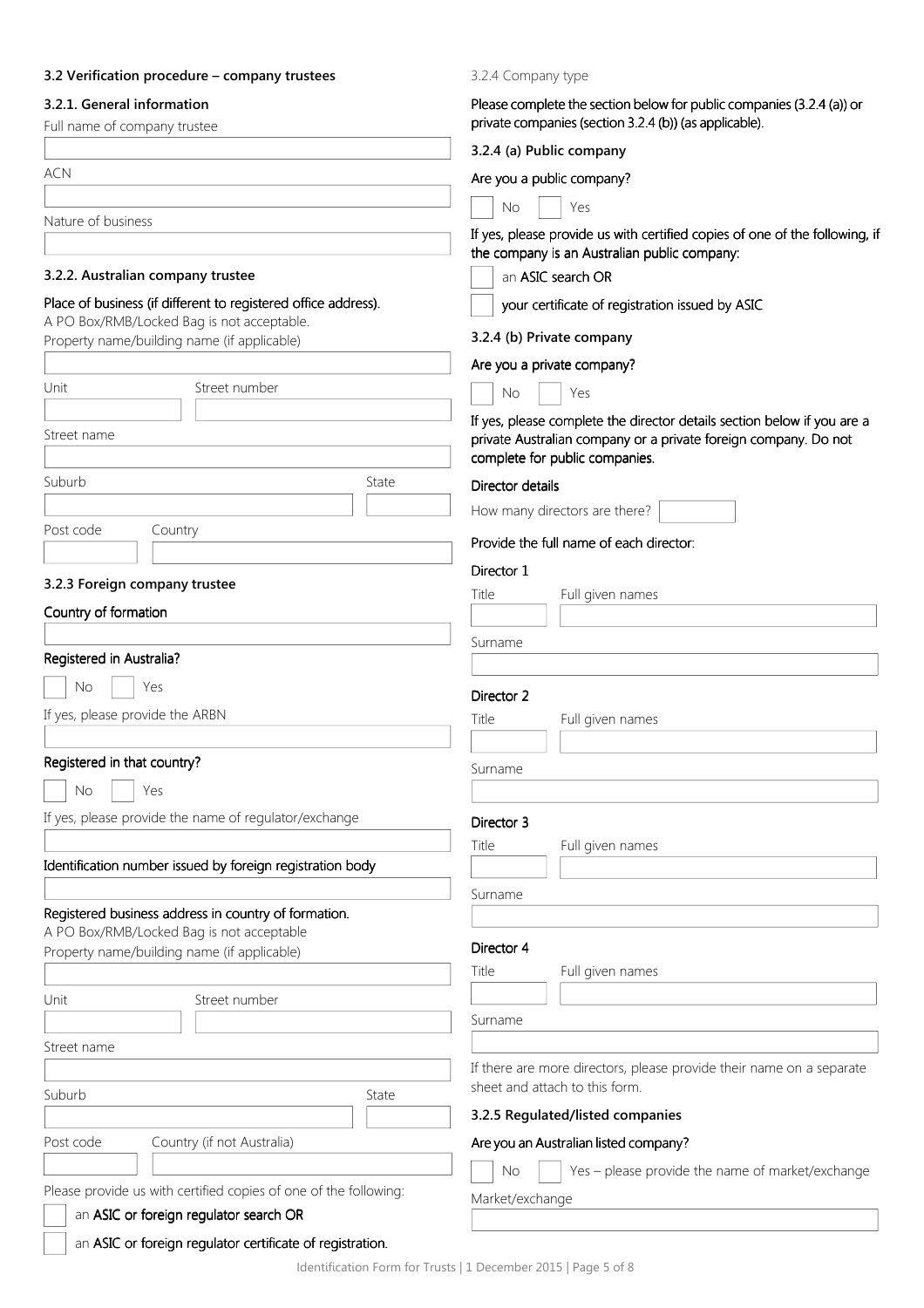#### Are you a majority-owned subsidiary of an Australian listed company?

| Nο      |  |
|---------|--|
| Company |  |

Market/exchange

#### Are you a regulated company?

One which is licensed by an Australian Commonwealth, State or Territory statutory regulator.

Yes – please provide details of the regulator and  $\begin{bmatrix} \text{capacity} \\ \text{policies.} \end{bmatrix}$ licence number

Regulator

Licence number

Street name

If you answered yes to any of these questions, please provide us with a certified copy of one of the following and sign the form at the end. For you, this form is then complete.

a search of the licence or other records of the relevant regulator OR

a public document issued by the company OR

a search of the relevant market/ exchange

#### 3.2.6 Non-regulated/non-listed companies

If you answered no to all the questions in section 3.2.5, please fill in the sections  $3.2.6$  (a), (b) and (c) below.

| Suburb               |                                                                                                                                        | State |
|----------------------|----------------------------------------------------------------------------------------------------------------------------------------|-------|
|                      |                                                                                                                                        |       |
| Post code            | Country                                                                                                                                |       |
|                      |                                                                                                                                        |       |
| specify otherwise:   | We will assume that you hold the same percentage of the company's<br>issued capital as you do voting rights in the company, unless you |       |
|                      | %                                                                                                                                      |       |
| Beneficial owner 2   |                                                                                                                                        |       |
| Title                | Full given names                                                                                                                       |       |
|                      |                                                                                                                                        |       |
| Surname/Company name |                                                                                                                                        |       |
|                      |                                                                                                                                        |       |
|                      | Date of birth (DD/MM/YYYY)                                                                                                             |       |
|                      |                                                                                                                                        |       |
|                      | Usual occupation/nature of business                                                                                                    |       |

## Residential address/Registered offic

A PO Box/RMB/Locked Bag is not a

| Property name/building name (if applicable) |               |  |
|---------------------------------------------|---------------|--|
|                                             |               |  |
| Unit                                        | Street number |  |
|                                             |               |  |

Street name

## 3.2.6 (a) Beneficial owner details

Provide details of all beneficial owners who are individuals who, through one or more shareholdings, own 25% or more of the company's issued capital or who control (whether directly or indirectly) the company and either the date of birth or full residential address of each beneficial owner.

#### **HELP**

Control: includes control as a result of, or by means of, trusts, agreements, arrangements, understandings and practices, whether or not having legal or equitable force and whether or not based on legal or equitable rights, and includes exercising control through the capacity to determine decisions about financial and operating

#### Beneficial owner 1

Title Full given names

Surname/Company name

Date of birth (DD/MM/YYYY)



Usual occupation/nature of business

#### Residential address/Registered office address Residential address/Registered office address /Registered office address

A PO Box/RMB/Locked Bag is not acceptable.

Property name/building name (if applicable)

| Unit      | Street number |       |
|-----------|---------------|-------|
|           |               |       |
| Suburb    |               | State |
|           |               |       |
| Post code | Country       |       |

We will assume that you hold the same percentage of the company's issued capital as you do voting rights in the company, unless you specify otherwise:



#### Beneficial owner 3

|                           | Title<br>Full given names<br>Surname                                                        |
|---------------------------|---------------------------------------------------------------------------------------------|
|                           |                                                                                             |
|                           | Date of birth (DD/MM/YYYY)                                                                  |
|                           |                                                                                             |
|                           | Usual occupation/nature of business                                                         |
|                           |                                                                                             |
| S.                        | Residential address/Registered office address<br>A PO Box/RMB/Locked Bag is not acceptable. |
| e address.<br>acceptable. | Property name/building name (if applicable)                                                 |
| oplicable)                |                                                                                             |
|                           | Unit<br>Street number                                                                       |
| mber                      | Street name                                                                                 |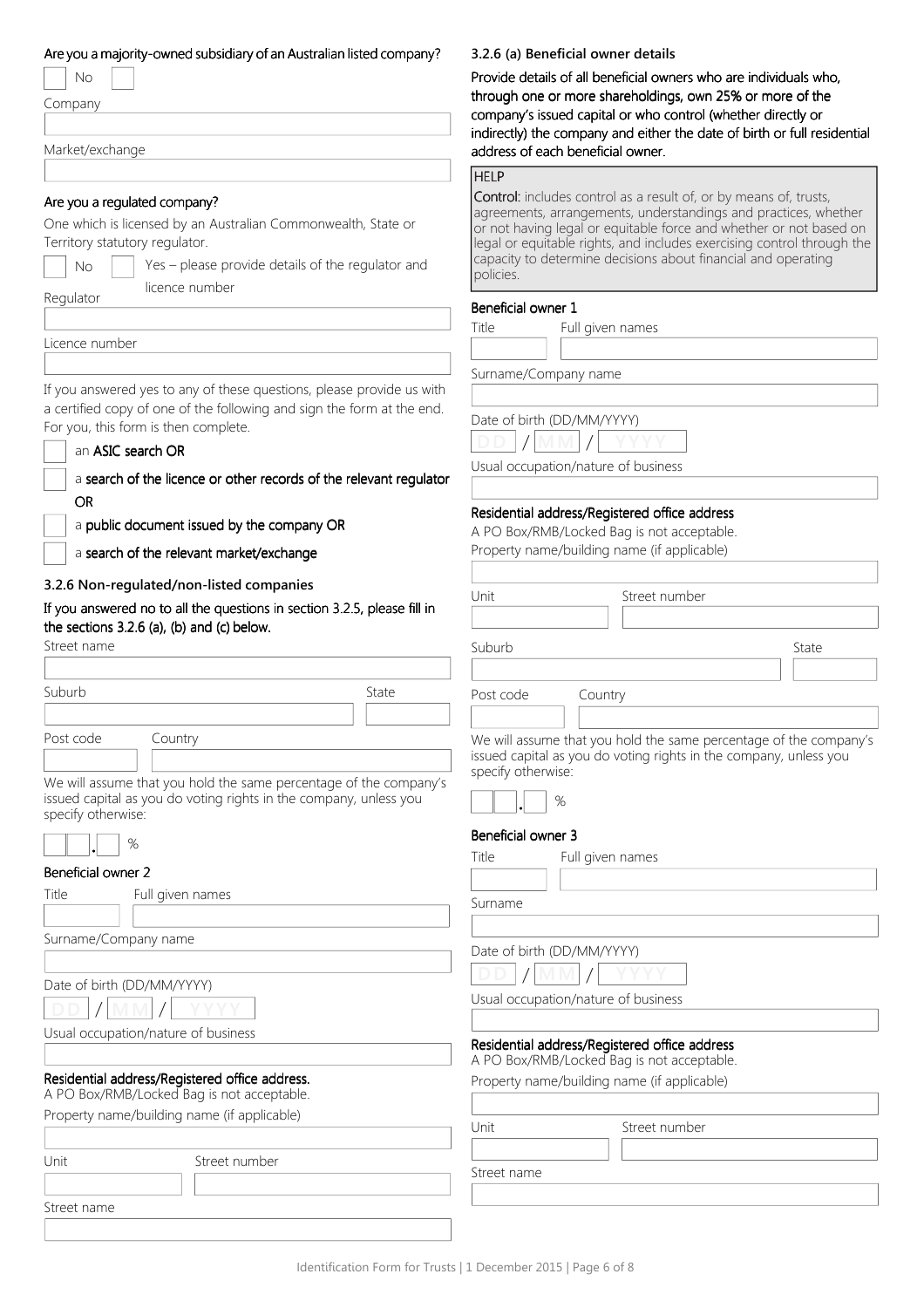| Suburb                                                                                                                                                       | State | If you are unable to provide any of the documents from Group 1,                                                                         |
|--------------------------------------------------------------------------------------------------------------------------------------------------------------|-------|-----------------------------------------------------------------------------------------------------------------------------------------|
|                                                                                                                                                              |       | please provide a certified copy of one document from Group 2, AND<br>one document from Group 3:                                         |
| Post code<br>Country                                                                                                                                         |       | Group 2                                                                                                                                 |
|                                                                                                                                                              |       |                                                                                                                                         |
| We will assume that you hold the same percentage of the company's<br>issued capital as you do voting rights in the company, unless you<br>specify otherwise: |       | Australian or foreign government issued birth certificate OR<br>Australian or foreign government issued citizenship certificate         |
| %                                                                                                                                                            |       | <b>OR</b>                                                                                                                               |
| Beneficial owner 4                                                                                                                                           |       | Centrelink pension or health card                                                                                                       |
| Title<br>Full given names                                                                                                                                    |       | please copy the front and back.                                                                                                         |
|                                                                                                                                                              |       | Group 3                                                                                                                                 |
| Surname/company name                                                                                                                                         |       | a Government issued notice                                                                                                              |
|                                                                                                                                                              |       | one that shows your name and residential address, not more<br>than 12 months old OR                                                     |
| Date of birth (DD/MM/YYYY)                                                                                                                                   |       | a rates or utilities notice                                                                                                             |
| Usual occupation/nature of business                                                                                                                          |       | one that shows your name and residential address, not more<br>than 3 months old OR                                                      |
|                                                                                                                                                              |       | ATO notice                                                                                                                              |
| Residential address/Registered office address.                                                                                                               |       | one that shows any debt owing to the ATO, your name and<br>residential address, not more than 12 months old.                            |
| A PO Box/RMB/Locked Bag is not acceptable.                                                                                                                   |       | For each corporate beneficial owner please provide:                                                                                     |
| Property name/building name (if applicable)                                                                                                                  |       | a completed Identification form - Australian & Foreign                                                                                  |
|                                                                                                                                                              |       | companies, plus any relevant identification.                                                                                            |
| Street number<br>Unit                                                                                                                                        |       |                                                                                                                                         |
|                                                                                                                                                              |       | 3.2.6 (b) Voting rights                                                                                                                 |
| Street name                                                                                                                                                  |       | If there are any other individuals, who have not been listed above in                                                                   |
|                                                                                                                                                              |       | section 3.2.6 (a), and who are entitled, either directly or indirectly, to                                                              |
| Suburb                                                                                                                                                       | State | exercise 25% or more of the company's voting rights, please write<br>down their full names on a piece of paper and attach to this form. |
| Post code                                                                                                                                                    |       |                                                                                                                                         |
| Country                                                                                                                                                      |       | 3.2.6 (c) Senior Managing Official details                                                                                              |
| We will assume that you hold the same percentage of the company's<br>issued capital as you do voting rights in the company, unless you<br>specify otherwise: |       | If the company does not have any beneficial owners, please provide                                                                      |
|                                                                                                                                                              |       | the details of the Senior Managing Official (or equivalent).                                                                            |
|                                                                                                                                                              |       | Full given names/Full company name<br>Title                                                                                             |
| $\%$                                                                                                                                                         |       |                                                                                                                                         |
|                                                                                                                                                              |       | Surname                                                                                                                                 |
| Verification procedure - beneficial owners<br>Please provide a certified copy of one document from Group 1 or if                                             |       |                                                                                                                                         |
| you can't, a certified copy of one document from Group 2, AND one                                                                                            |       | Date of birth (DD/MM/YYYY)                                                                                                              |
| document from Group 3 for each individual applicant.                                                                                                         |       |                                                                                                                                         |
| Group 1                                                                                                                                                      |       | Company title                                                                                                                           |
| Provide a certified copy of one of these:                                                                                                                    |       |                                                                                                                                         |
| valid Australian driver's licence                                                                                                                            |       | Residential address/Registered office address.                                                                                          |
| please copy the front and back. If your licence does not show<br>your current residential address, please attach an additional                               |       | A PO Box/RMB/Locked Bag is not acceptable.<br>Property name/building name (if applicable)                                               |
| document such as a utility bill showing your current address. OR                                                                                             |       |                                                                                                                                         |
| Australian passport                                                                                                                                          |       | Unit<br>Street number                                                                                                                   |
| a passport that has expired within the preceding two years is<br>acceptable, and please copy the pages that identify you OR                                  |       |                                                                                                                                         |
| foreign passport                                                                                                                                             |       | Street name                                                                                                                             |
| showing your signature and photo, and please copy the pages<br>that identify you OR                                                                          |       |                                                                                                                                         |
| Australian State or Territory Government issued ID card                                                                                                      |       | Suburb<br>State                                                                                                                         |
| showing your date of birth, signature and photo OR                                                                                                           |       |                                                                                                                                         |
| foreign Government issued ID card                                                                                                                            |       | Post code<br>Country                                                                                                                    |
| showing your date of birth, signature and photo.                                                                                                             |       |                                                                                                                                         |